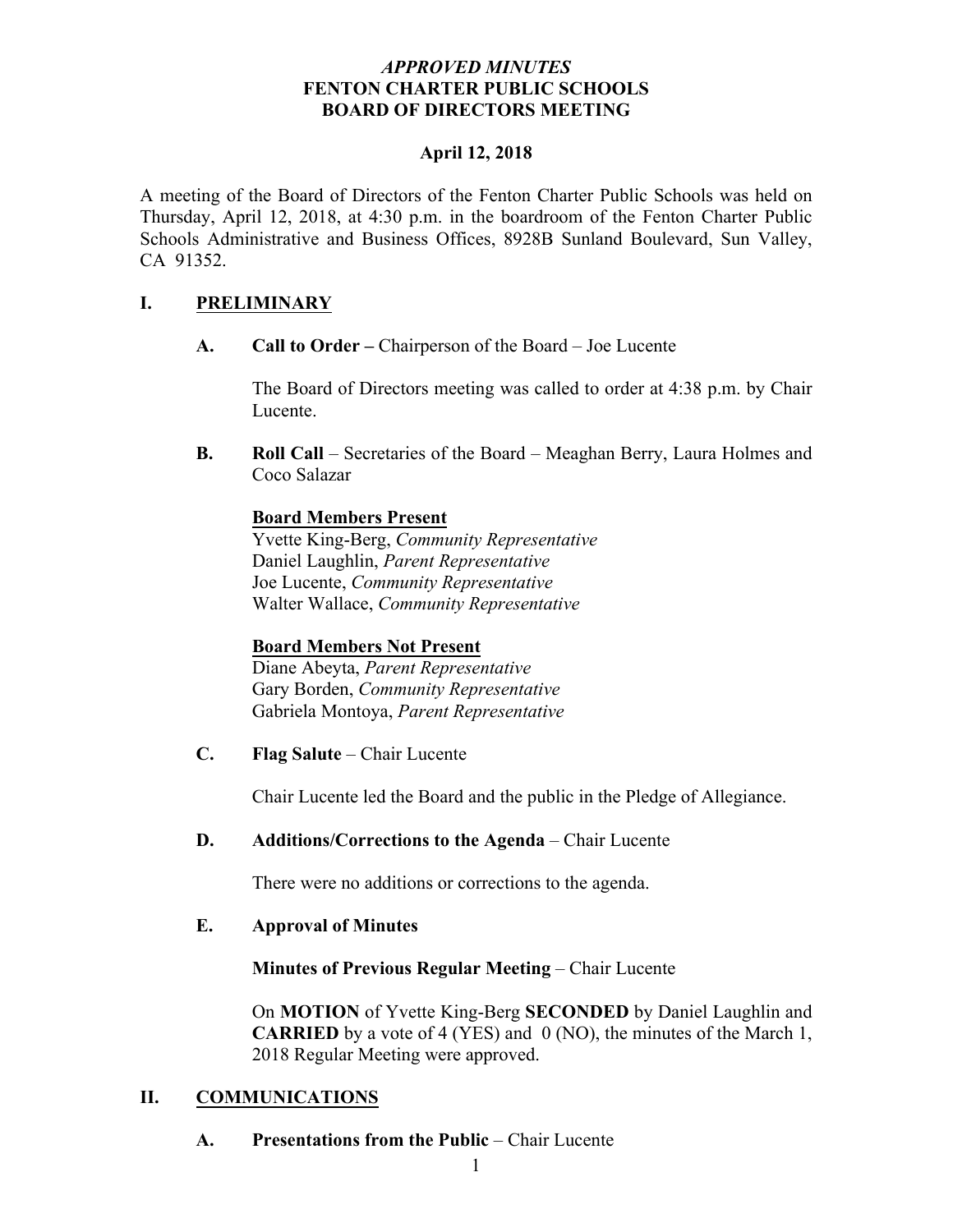There were no presentations from the public.

### **B. Committee/Council Reports**

Minutes of all meetings held by advisory committees and councils were sent to the Board Members prior to this meeting.

There were no further reports by committees and councils.

## **C. Treasurer/CFO's Report**

Kristin Dietz, FCPS Treasurer and CFO, presented monthly profit and loss statements, revenue, expenditures, and year-to-date projections for the Fenton Charter Public Schools. The following information/reports were presented including actuals through February 2018:

- Second Interim Reports
	- o Second Interim Reports were submitted to LAUSD on March 9, 2018
	- o A summary of the five reports was presented (full reports were sent out to all Board members and staff with the agenda)
- Consolidated annual net income is now forecasted at \$1,775,473
	- o This is a net decrease of -\$125,000 from the previous forecast
	- o Main drivers of this change are:
		- § SB740 grant reduction per California School Finance Authority (CSFA): -\$62,000
		- § Special Education contracted expenses increased: +\$45,000
		- Technology expenses increased:  $+$ \$37,000
	- o All sites forecasting positive net income
- Cash flows remaining consistent and strong
	- o Consolidated cash balance is \$12.3 million

## **D. Directors' Reports**

Fenton Avenue Charter School (FACS) – Stacy Carroll Hutter, Director, reported.

Santa Monica Boulevard Community Charter School (SMBCCS) – Dr. David Riddick, Director, reported.

Fenton Primary Center (FPC) – Richard Parra, Director, reported.

Fenton STEM Academy (STEM) – Jennifer Miller, Director, reported.

Fenton Charter Leadership Academy (FCLA) – Cary Rabinowitz, Director, reported.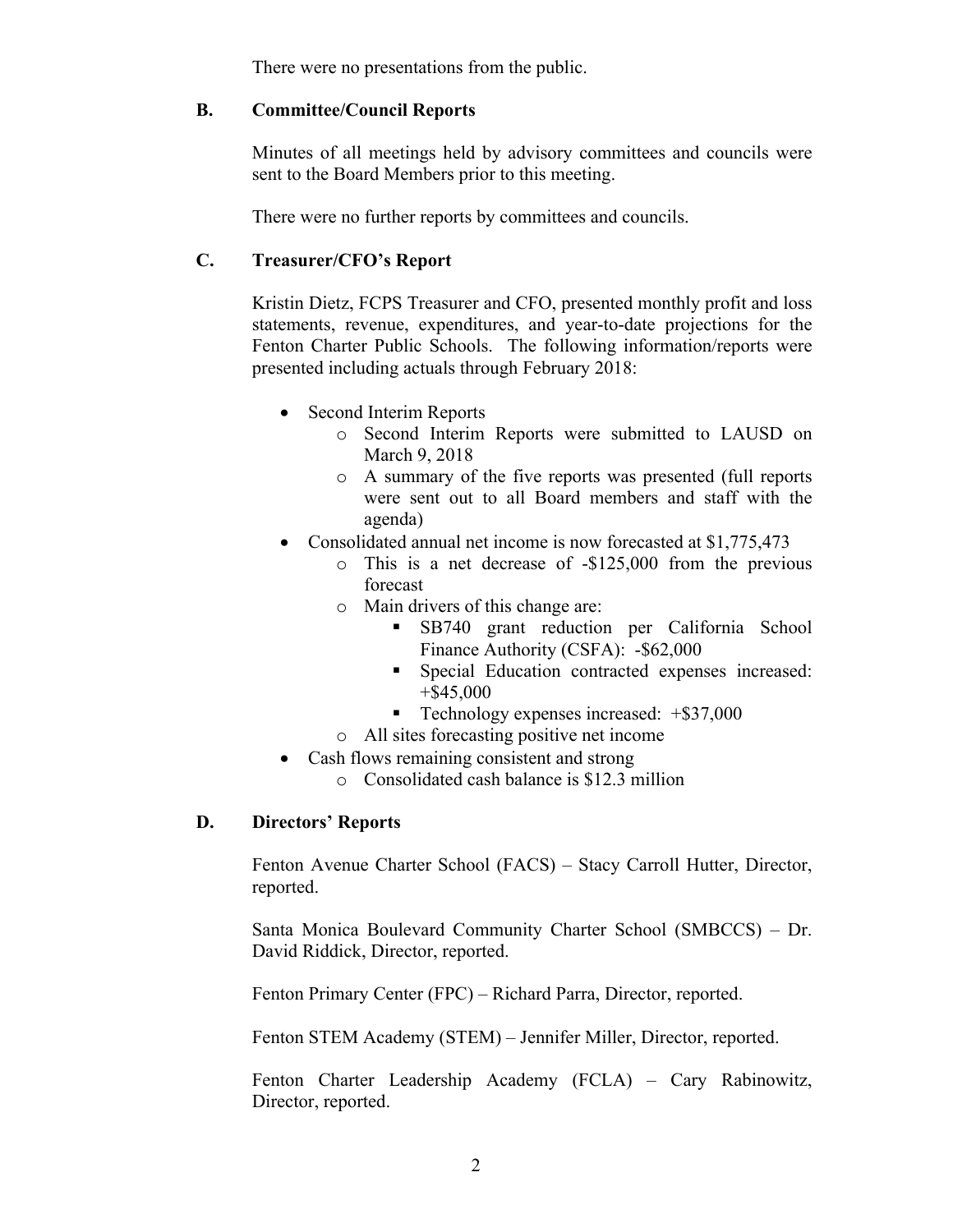### **E. Executive Director's Report**

Fenton Charter Public Schools (FCPS) – Irene Sumida, Executive Director, reported.

### **III. CONSENT AGENDA ITEMS**

**A. Recommendation to receive and approve letters of engagement from CliftonLarsonAllen, LLP for audit of FCPS, SFV Education and FCPS Foundation**

### **B. Recommendation to approve federal (Form 990) and state (Form 199) tax returns for FCPS and approve authorization for filing**

On **MOTION** of Yvette King-Berg, **SECONDED** by Daniel Laughlin and **CARRIED** by a vote of 4 (YES) and 0 (NO), the Consent Agenda was approved as presented.

## **IV. ITEMS SCHEDULED FOR ACTION**

#### **A. Recommendation to receive and file LAUSD Annual Performance-Based Oversight Visit Reports for 2017-2018 School Year**

On **MOTION** of Walter Wallace, **SECONDED** by Daniel Laughlin and **CARRIED** by a vote of 4 (YES) and 0 (NO), the recommendation to receive and file LAUSD Annual Performance-Based Oversight Visit Reports for 2017-2018 School Year was approved.

### **B. Recommendation to approve third contract extension with School Nutrition Plus**

On **MOTION** of Daniel Laughlin, **SECONDED** by Walter Wallace and **CARRIED** by a vote of 4 (YES) and 0 (NO), the recommendation to approve the third extension of the contract with School Nutrition Plus was approved.

## **V. ITEMS SCHEDULED FOR INFORMATION**

#### **A. Update on FCPS OPEB Trust**

*This was an information item only and no action was taken.*

#### **VI. CLOSED SESSION**

Chair Lucente made the following announcement:

"The Board of Directors will now be moving into closed session to discuss matters described in Section VI. Matters to be discussed are those permitted by Government Code Section 54957 (personnel) and Government Code Section 54956.8 (real property)."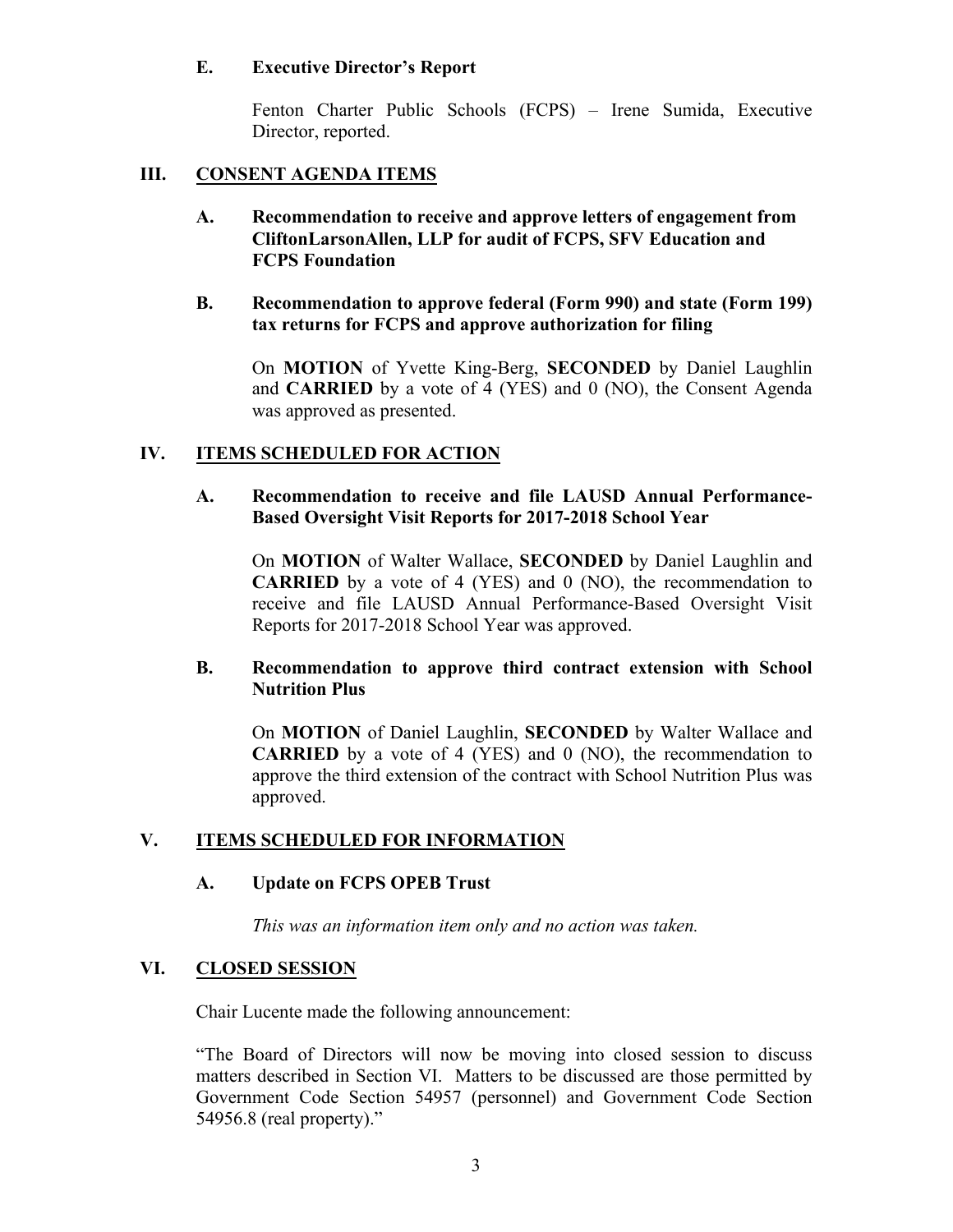The Board convened to Closed Session at 5:43 p.m.

- **A. PERSONNEL: (Government Code 54957) PUBLIC EMPLOYMENT – Executive Director Compensation**
- **B. REAL PROPERTY: (Government Code 54956.8) PROPERTY – Purchase of Property to Expand Fenton Primary Center**

## **VII. RETURN TO OPEN SESSION**

The Board reconvened to Open Session at 6:01 p.m.

Chair Lucente announced that the following action had been taken by the Board of Directors in Closed Session:

# **A. PERSONNEL: (Government Code 54957) PUBLIC EMPLOYMENT – Executive Director Compensation**

On **MOTION** of Yvette King-Berg, **SECONDED** by Daniel Laughlin and **CARRIED** by a vote of 4 (YES) and 0 (NO), the recommendation to increase the Executive Director's annual salary to the maximum postretirement earnings limit for retired CalSTRS members for the 2018- 2019 fiscal year as communicated through the CalSTRS employer directive dated March 12, 2018 was approved. This increases the Executive Director's annual salary from the current \$43,755 to \$45,022 and will begin on July 1, 2019.

# **B. REAL PROPERTY: (Government Code 54956.8) PROPERTY – Purchase of Property to Expand Fenton Primary Center**

No action was taken on this item.

## **VIII. ANNOUNCEMENTS**

## **IX. ADJOURNMENT**

The meeting was adjourned at 6:02 p.m.

The next regular meeting of the Board of Directors of the Fenton Charter Public Schools will be held on Thursday, May 17, 2018 at 4:30 p.m. in the auditorium of Santa Monica Boulevard Community Charter School, 1022 North Van Ness Avenue, Los Angeles CA 90038.